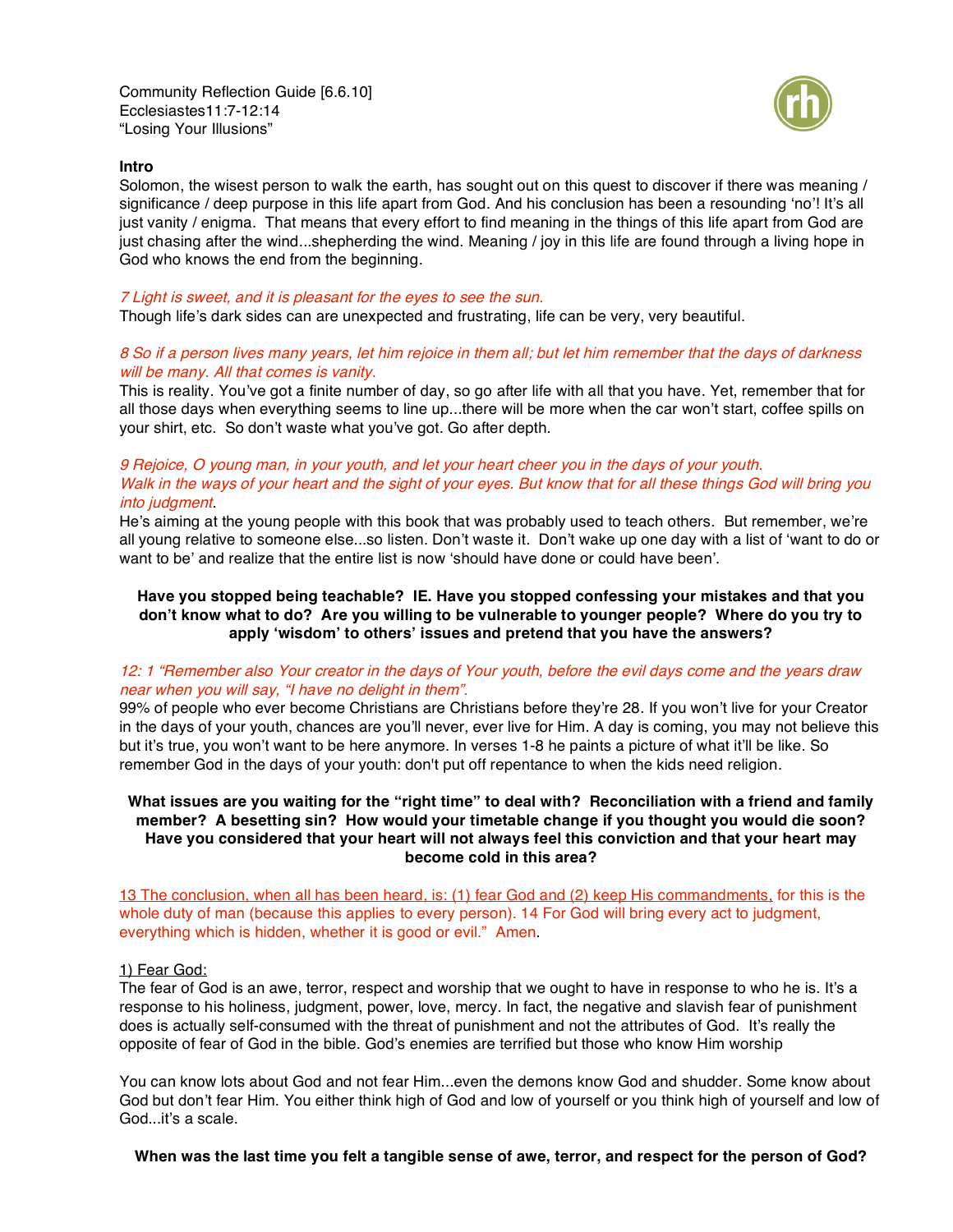## **What led to that sense?**

# **Have you ever felt awe, terror and respect? Be honest with yourself and your community: has your knowledge about God brought you to God himself or are you satisfied with the intellectual "idea" of God? What in your life would change if you feared Him?**

Luke 12:4-5 // Jesus said fear the One who can take your life and throw you into hell...we have all kinds of fears...but of God...?

# **What fears have eclipsed the fear of God for you? The opinions of other people, failure, success, appearance, pleasure, bugs? What does Luke 12:4-5 say about this folly?**

- Prv. 1:7 The fear of the LORD is the beginning of knowledge; fools despise wisdom and instruction.
- Prv. 14:26,27 In the fear of the LORD one has strong confidence...The fear of the LORD is <sup>a</sup> fountain of life, that one may turn away from the snares of death.
- Psalm 111:10 The fear of the LORD is the beginning of wisdom; all who follow his precepts have good understanding. To him belongs eternal praise.

## 2) Follow His Commands:

The real question is: Who is God and what has he called you to do? This is a hard word because we want to be Him calling the balls and strikes...Adam and Eve wanted to be Him. It's an old problem called sin.

Without the Fear of God, God's commands become suggestions that you can take or leave.

## Can you think of an area of your life where you God's command has become a suggestion? Ask your **community to help you see clearly what are some of the consequences of this are.**

#### Where do you think that His commands come from? Love or Anger?

His commands come out of love and protection...He's a dad. Only a foolish and rebellious child would ignore the commands of a loving mom and dad.

Work this out: our struggle with sin is a public or private display of your struggle to fear God which **boils itself down to a struggle to understand who God is. What are you not believing about God?**

# The fight to obey is a fight to trust and obey your Dad in heaven. Do you believe this? How can we **help each other trust and obey? (hint…it begins with truth about God.)**

#### 14 For God will bring every act to judgment, everything which is hidden, whether it is good or evil." Amen.

How we typically respond:

1) We all think we're ok. Yet, if some of you took your last breath here and now, you would spend eternity apart from God in eternal torment.

2) We think we are the exception to the rule. Yet if God has the courage in His holiness to pour His wrath for sin out on His own Son...who do you think that you are? We are not that smooth. He will deal with you.

**3)** Judgment means little because

1) …it's delayed. All seems to go well, but 2 Peter 3:14 says that it's God's patience at work here...He cares immensely and will bring all things into judgment. (**14** Therefore, beloved, since you are waiting for these, be diligent to be found by him without spot or blemish, and at peace. **15**And count the patience of our Lord as salvation…)

2) … you've been fooled by your self-righteousness. In doing good things out of your own goodness for your own goodness you're doing it for yourself and not God. Morality is further from God than anything.

## **Which one of these responses describes you the most? Ask yourself: Do I really fear God? What**